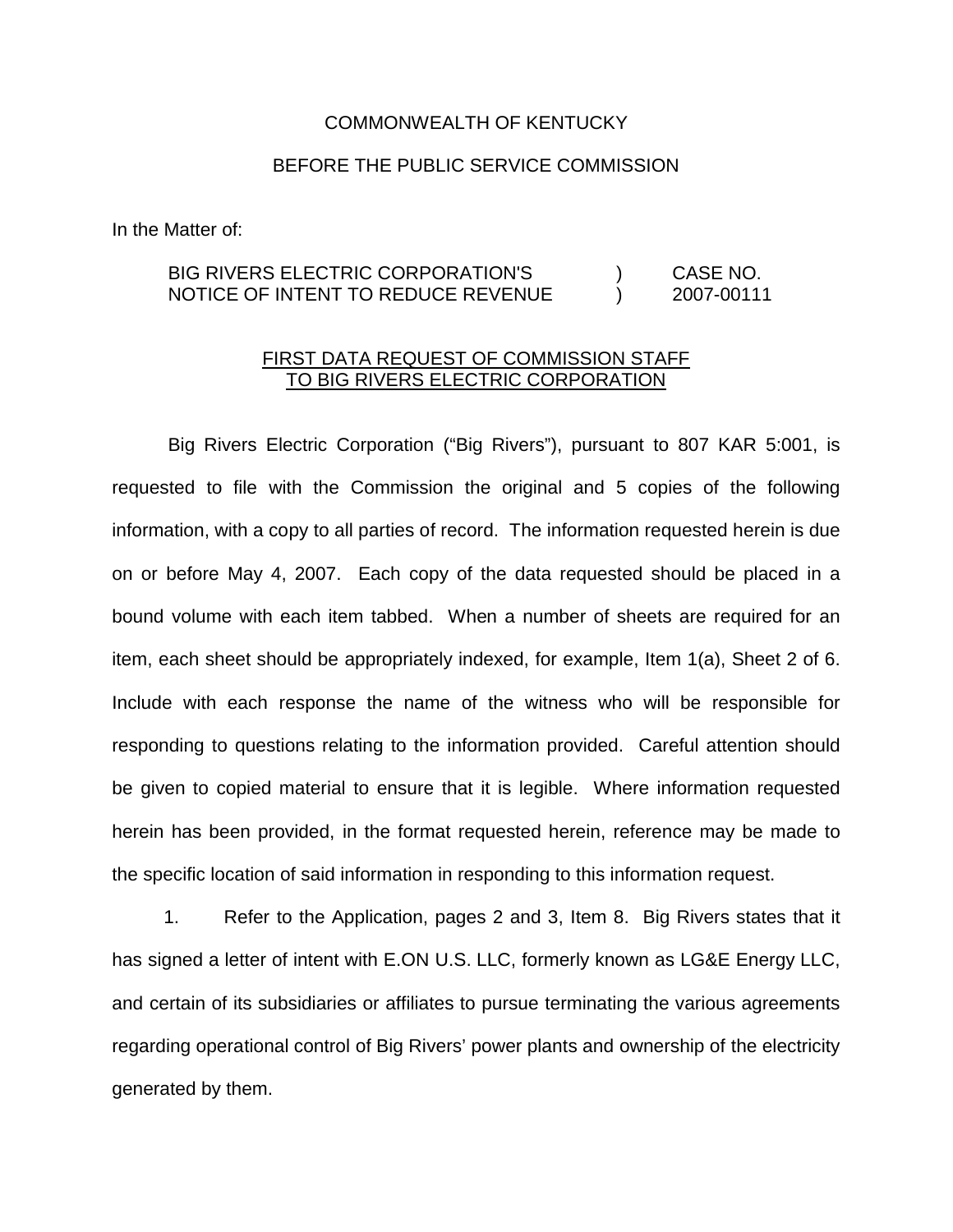a. Provide the anticipated time-frame for completing the transaction to terminate the agreements.

b. Describe any analyses or studies Big Rivers has performed to determine whether its existing rates would provide sufficient revenue to pay all its costs, service the debt, and provide a positive margin if the transaction to terminate the agreements is closed.

c. Page 3 of the Application states that if the transaction to terminate the agreements occurs, Big Rivers anticipates it will make some permanent resolution of the Member Discount Adjustment Rider. Has this resolution of the Rider been reflected in the analyses or studies referenced in part (b) above? Explain the response.

d. The proposed amendment to the Rider makes it effective from September 1, 2007 through August 31, 2008. Assuming for purposes of this question that the Commission approves the proposed amendment and the transaction to terminate the agreements occurs between September 1, 2007 and August 31, 2008. Will the Rider remain in effect through August 31, 2008? Explain the response.

2. Provide a schedule of capital projects Big Rivers intends to initiate during 2007 and 2008, assuming Big Rivers regains control of its power plants by December 31, 2007. For each project listed include a description of the project, the total estimated cost, and how Big Rivers intends to fund the project.

3. Provide a schedule of any significant operating expenses that Big Rivers anticipates incurring during 2007 or 2008 that were not incurred in 2006. For each expense listed include a description of the expense, the total estimated expense, and how Big Rivers intends to fund the expense.

-2- Case No. 2007-00111